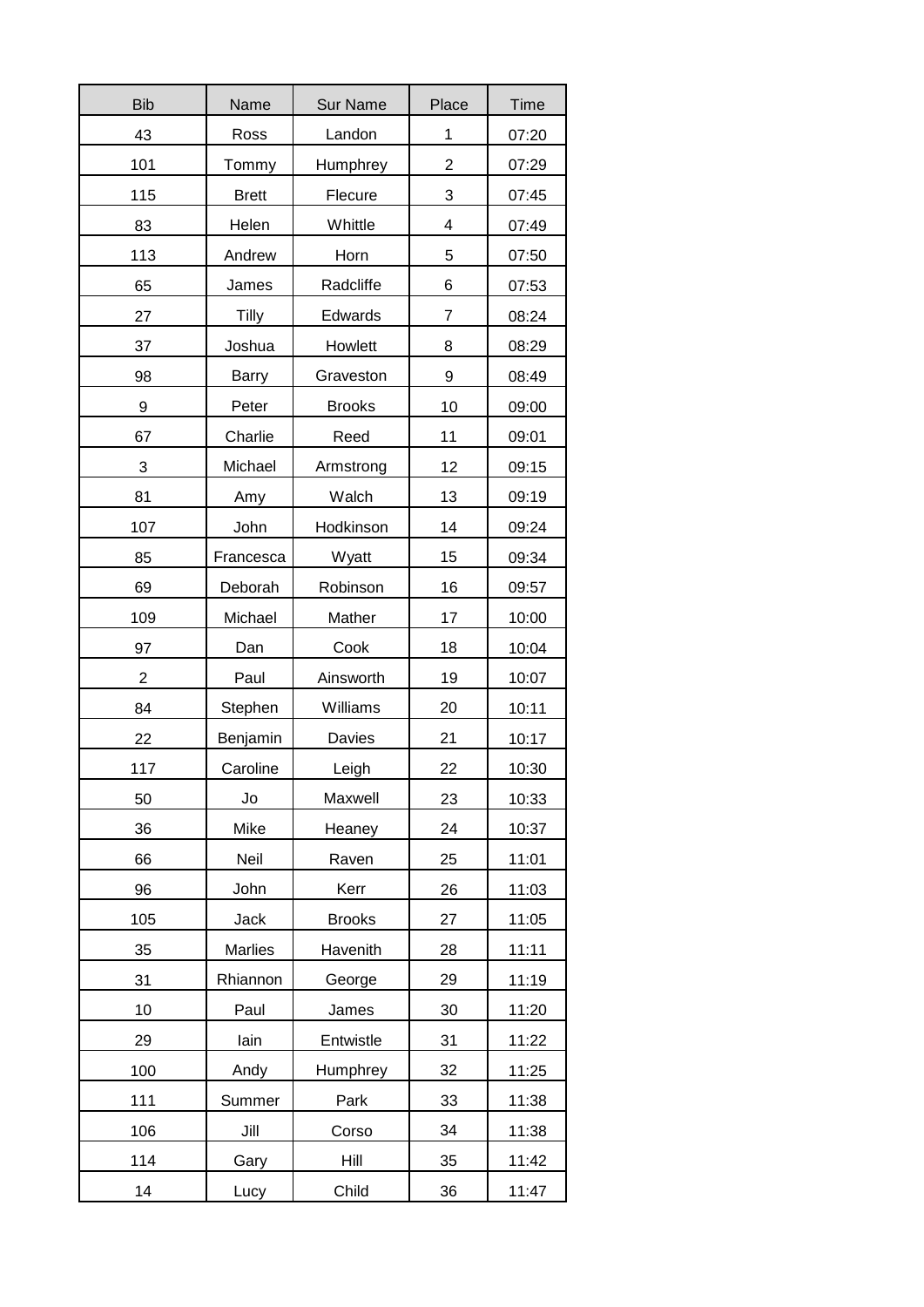| 5   | Katie           | Benson          | 37 | 12:37 |
|-----|-----------------|-----------------|----|-------|
| 32  | Ann             | Griffiths<br>38 |    | 12:48 |
| 12  | Sharon          | Carroll         | 39 | 12:53 |
| 30  | Vicki           | Gale<br>40      |    | 12:54 |
| 86  | Victoria        | Pickles         | 41 | 12:55 |
| 62  | Jane            | Patel           | 42 | 13:01 |
| 99  | Colletee        | Humphrey        | 43 | 13:13 |
| 44  | Wendy           | Langtree        | 44 | 13:18 |
| 39  | Paul            | Jackson         | 45 | 13:19 |
| 110 | <b>Russell</b>  | Hamer           | 46 | 13:47 |
| 56  | Andrew          | Mitchell        | 47 | 13:51 |
| 23  | Sean            | Donnelly        | 48 | 14:07 |
| 116 | AnneMarie       | Jesson          | 49 | 14:16 |
| 112 | lan             | <b>Bailey</b>   | 50 | 14:32 |
| 60  | David           | Newell          | 51 | 14:46 |
| 21  | Antony          | Davey           | 52 | 14:53 |
| 42  | Anna            | Jenkinson       | 53 | 14:57 |
| 89  | Seleshiane      | Ortalli         | 54 | 15:00 |
| 91  | Marianna        | Nobile          | 55 | 15:01 |
| 48  | Matthew         | Lord            | 56 | 15:08 |
| 63  | Leanne          | Postlethwaite   | 57 | 15:21 |
| 26  | Sue             | Eastham         | 58 | 15:25 |
| 68  | Nigel           | Rigg            | 59 | 15:31 |
| 13  | Amelia          | Carroll         | 60 | 15:34 |
| 34  | <b>Barrie</b>   | 61<br>Hanson    |    | 15:47 |
| 79  | Victoria        | Valovin         | 62 | 16:05 |
| 19  | Alistair        | Cowin           | 63 | 16:19 |
| 33  | Gillian         | Hammersley      | 64 | 16:29 |
| 47  | Louise          | Lord            | 65 | 16:25 |
| 1   | Joanne          | Adams           | 66 | 16:37 |
| 75  | Donna           | Thompson        | 67 | 16:38 |
| 80  | Sandra          | Walbran         | 68 | 16:39 |
| 82  | Alison          | Wheeler         | 69 | 16:48 |
| 28  | <b>Bridgfet</b> | Edwards         | 70 | 17:16 |
| 40  | Pabita          |                 | 71 | 17:24 |
| 20  | Sue             | Cummins         | 72 | 17:25 |
| 59  | Ruth            | Nelson          | 73 | 17:26 |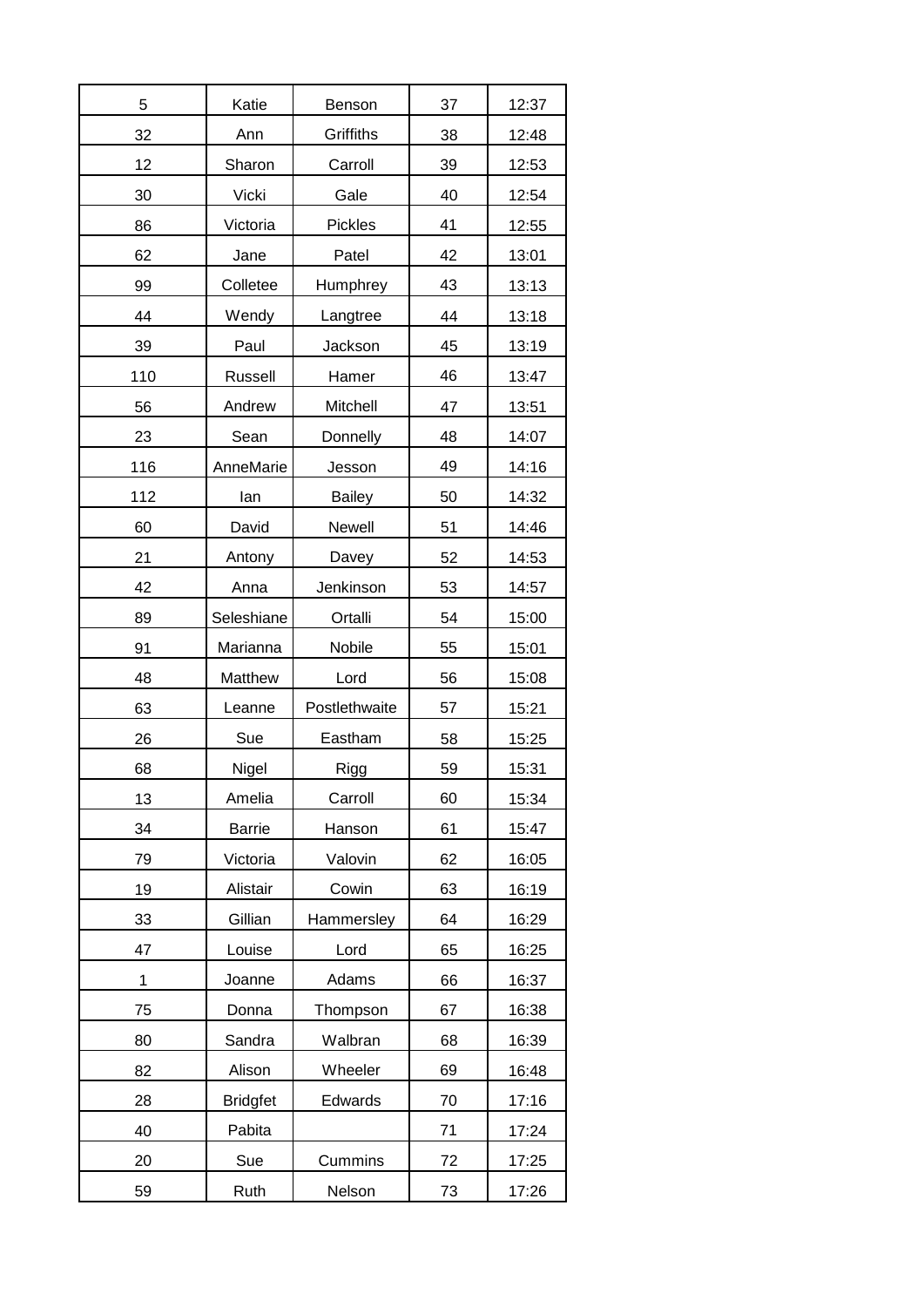| 64             | Sarah         | Queen          | 74  | 17:27 |            |
|----------------|---------------|----------------|-----|-------|------------|
| 61             | Joanne        | Oakey          | 75  | 17:30 |            |
| 6              | Simon         | Blunden        | 76  | 18:03 |            |
| 16             | Frances       | Cliff          | 77  | 18:10 |            |
| 55             | Laura         | Miller         | 78  | 18:14 |            |
| 73             | Deborah       | <b>Terras</b>  | 79  | 18:23 |            |
| 38             | Robert        | Hudson         | 80  | 18:29 |            |
| 90             | Anna-leas     | Maya           | 81  | 18:45 |            |
| 70             | Raymond       | Sisson         | 82  | 18:55 |            |
| 95             | Kevin         | Bell           | 83  | 18:58 |            |
| 104            | Jessica       | Tallf          | 84  | 19:00 |            |
| 8              | Jill          | brennan        | 85  | 19:06 |            |
| 103            | Emma          | Pollitt        | 86  | 19:10 |            |
| 45             | <b>Bob</b>    | Lauder         | 87  | 19:27 |            |
| 41             | <b>Beinat</b> |                | 88  | 19:32 |            |
| 51             | Darren        | McCoy          | 89  | 19:27 | nonwetsuit |
| 4              | Hannah        | Bell           | 90  | 19:32 |            |
| 92             | Carolina      | Freire         | 91  | 19:51 |            |
| 108            | Rambo         | Martindale     | 92  | 20:47 |            |
| $\overline{7}$ | Justine       | branch         | 93  | 21:41 |            |
| 94             | Agnes         | Dallmer-Zeibe  | 94  | 21:48 |            |
| 93             | Casandra      | Davies         | 95  | 22:20 |            |
| 87             | Ines          | Douglas        | 96  | 22:21 |            |
| 88             | Connor        | Whanskey       | 97  | 23:13 |            |
| 71             | Catherine     | Sunley         | 98  | 26:46 |            |
| 72             | <b>Bruce</b>  | Sunley         | 99  | 28:57 |            |
| 11             | Sophie        | Caines         | dns |       |            |
| 15             | Simon         | Clapham        | dns |       |            |
| 17             | Kath          | Coppin         | dns |       |            |
| 18             | Phill         | Coppin         | dns |       |            |
| 24             | Harriet       | Doyle          | dns |       |            |
| 25             | Claire        | Dunn           | dns |       |            |
| 46             | Emma          | Lawrenson      | dns |       |            |
| 49             | David         | Massey         | dns |       |            |
| 52             | Alex          | Meehan         | dns |       |            |
| 53             | Beccy         | Meehan         | dns |       |            |
| 54             | Mitch         | Midgley-Davies | dns |       |            |